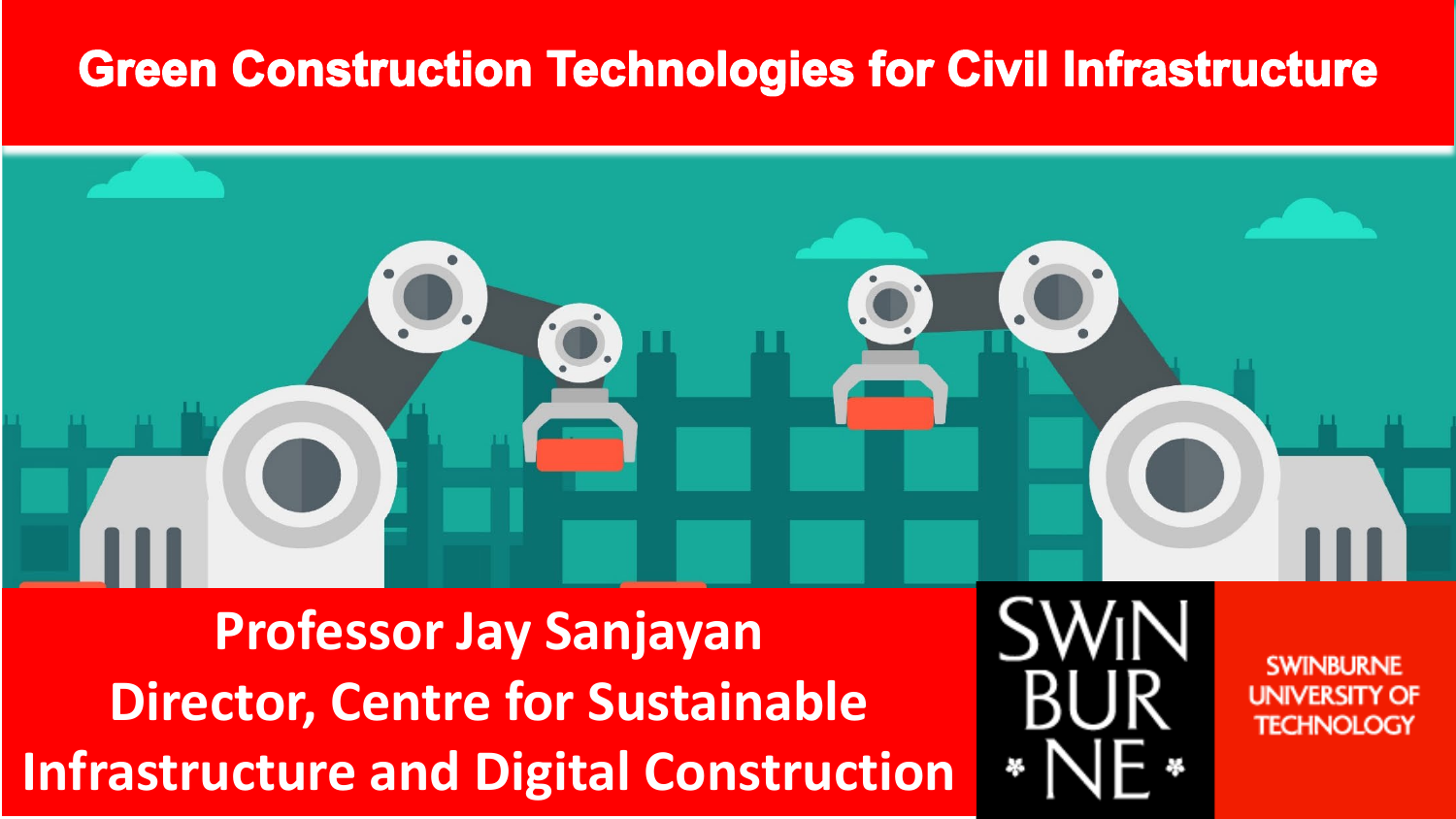#### **Waste Generated by Construction Sector in Australia**

- Total 62 million tons: 44% from Construction and Demolition
- Difficult to dispose waste: concrete, bricks, timber, . .
- Waste disposal expenses: \$2 Billion
	- Manufacturing spent \$1.2 Billion
	- Households spent \$0.6 Billion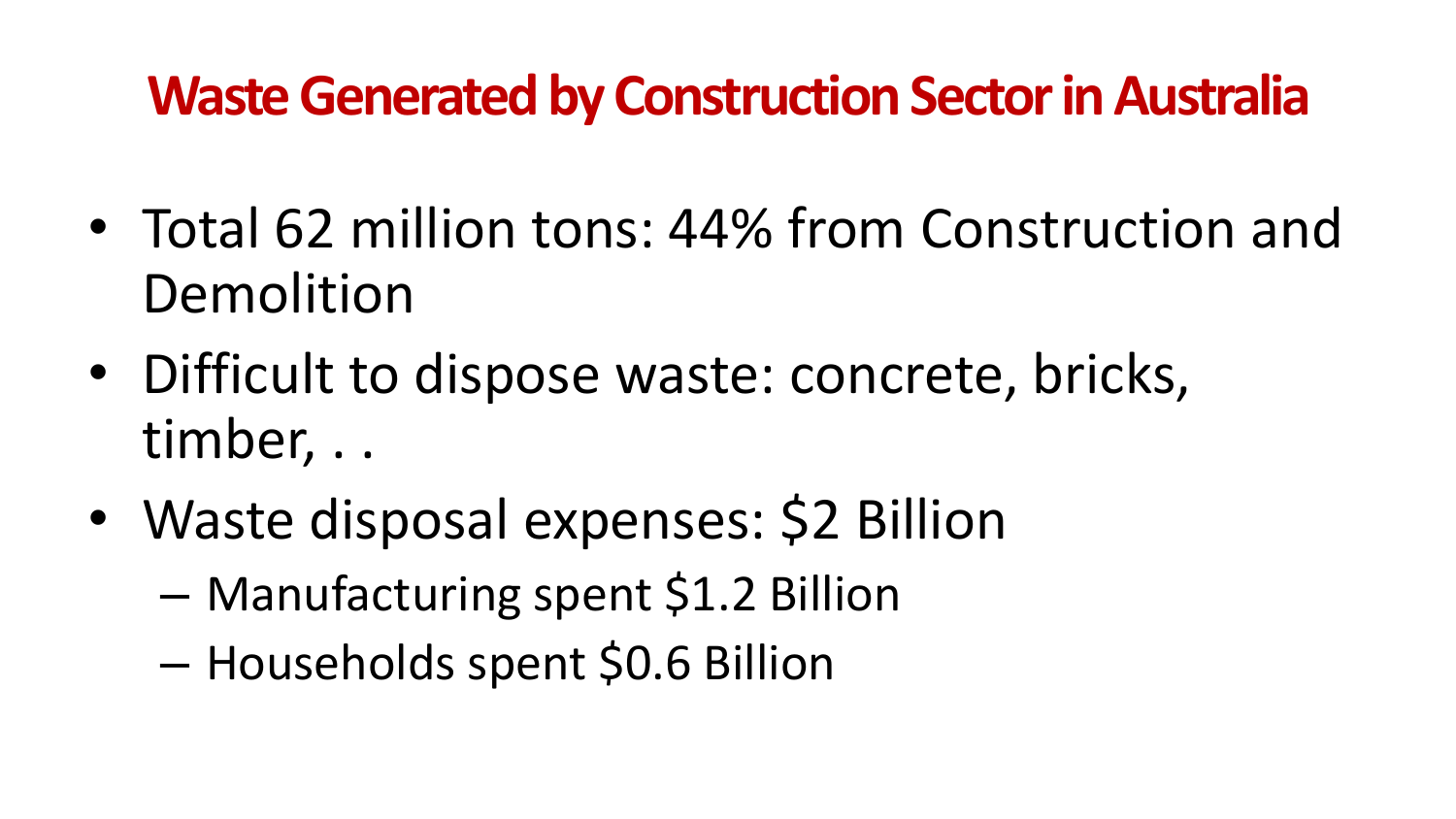#### **Waste Trend in Australia**

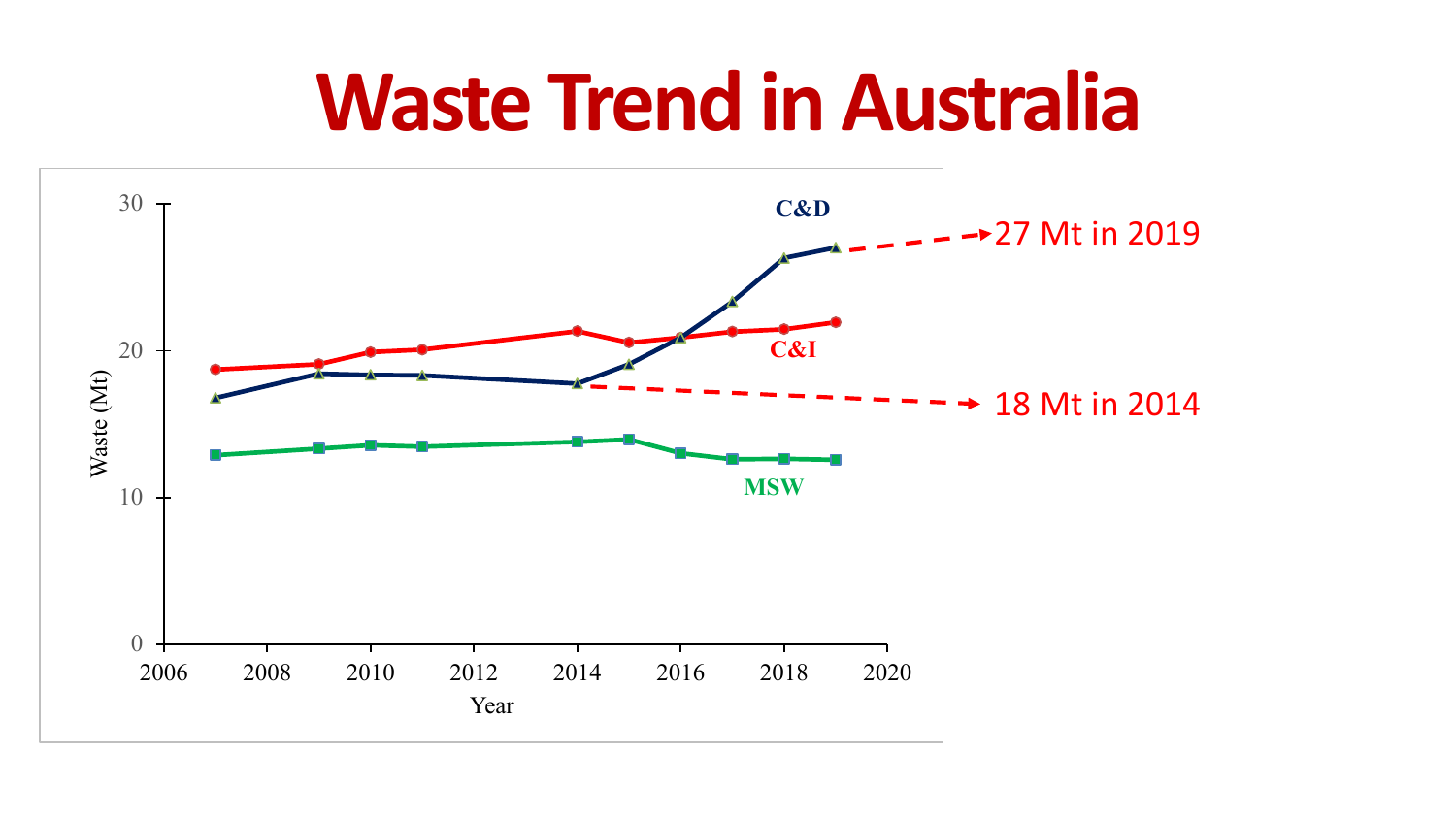#### **Waste Trend as a % of Total**

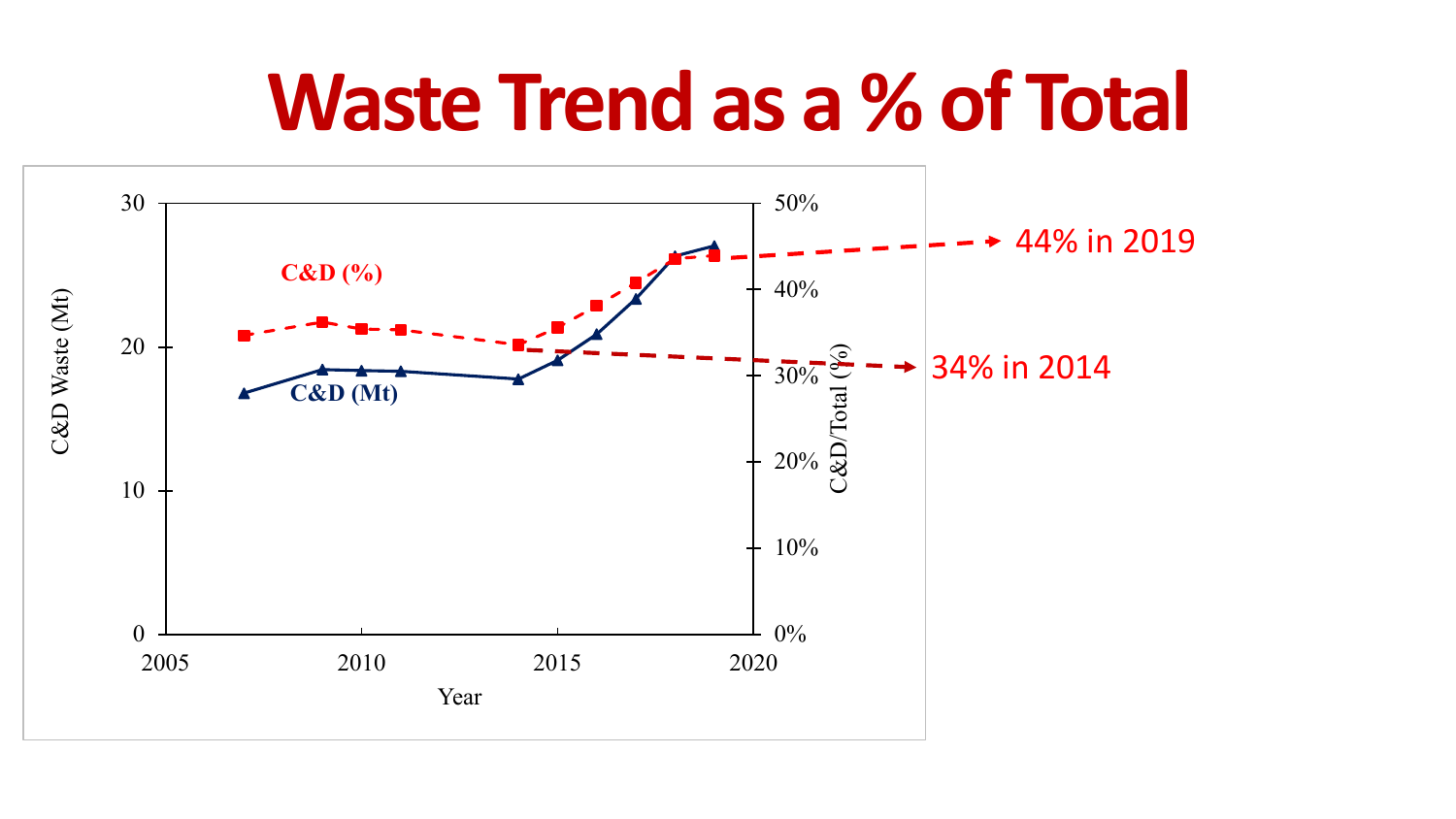# Why?

- Construction processes are *inefficient*
- 30% of the new materials are returned as waste
	- temporary works (formworks, timber, . . )
	- damaged items (broken tiles, bricks, . )
	- excessive items (inaccurate estimations)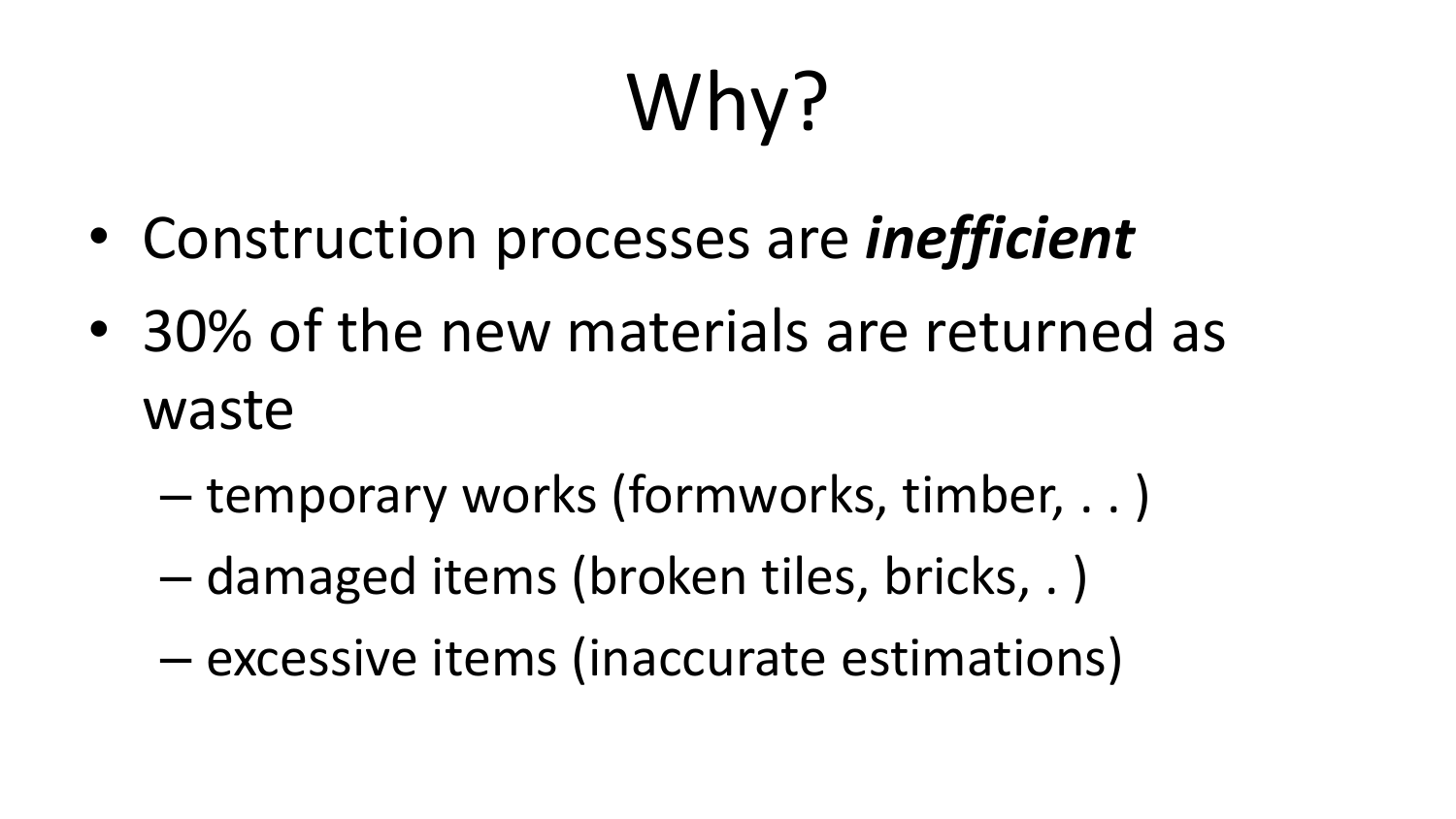### Inefficiency ⇔ Productivity

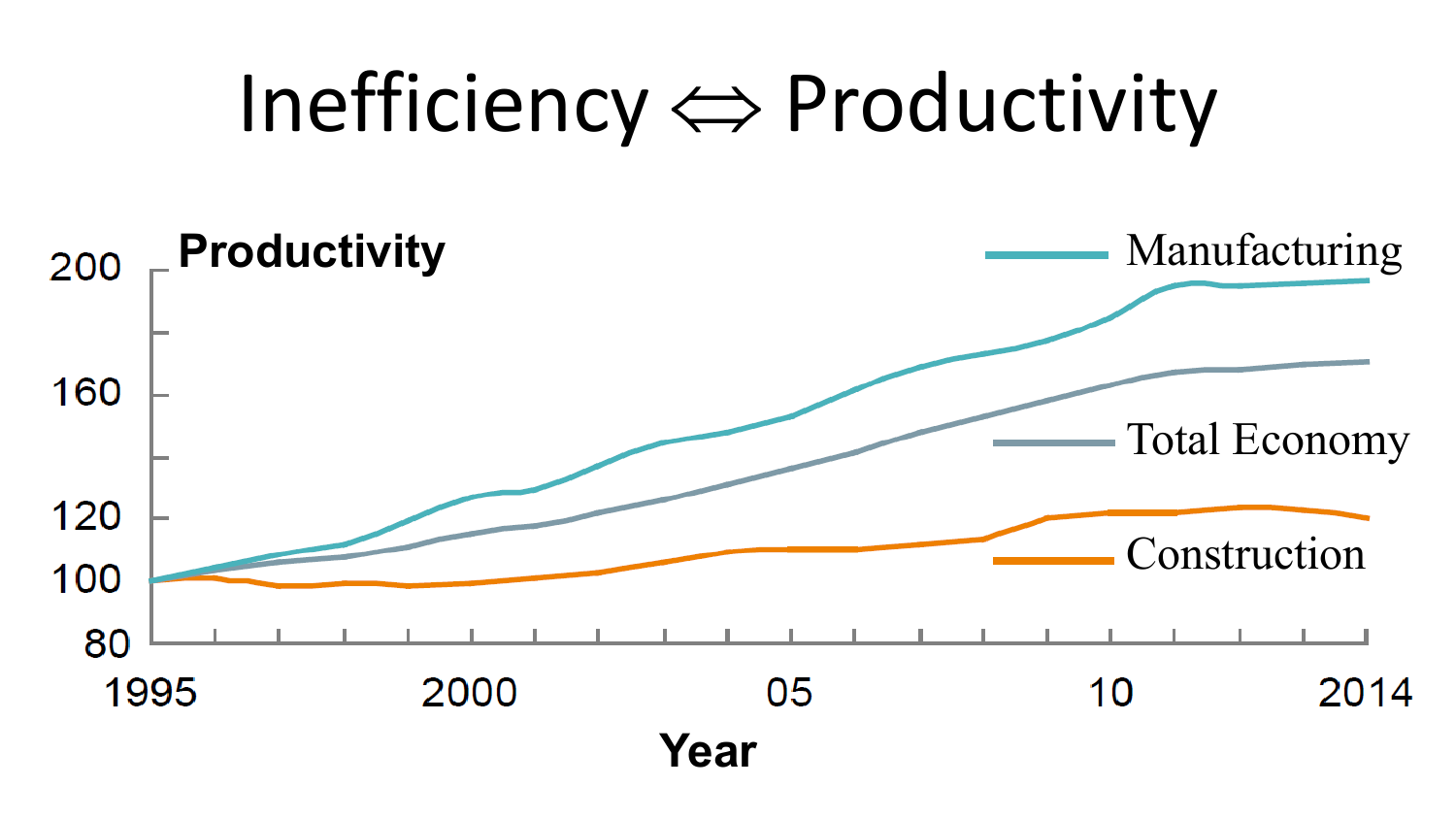## Implications of Lagging Productivity



Year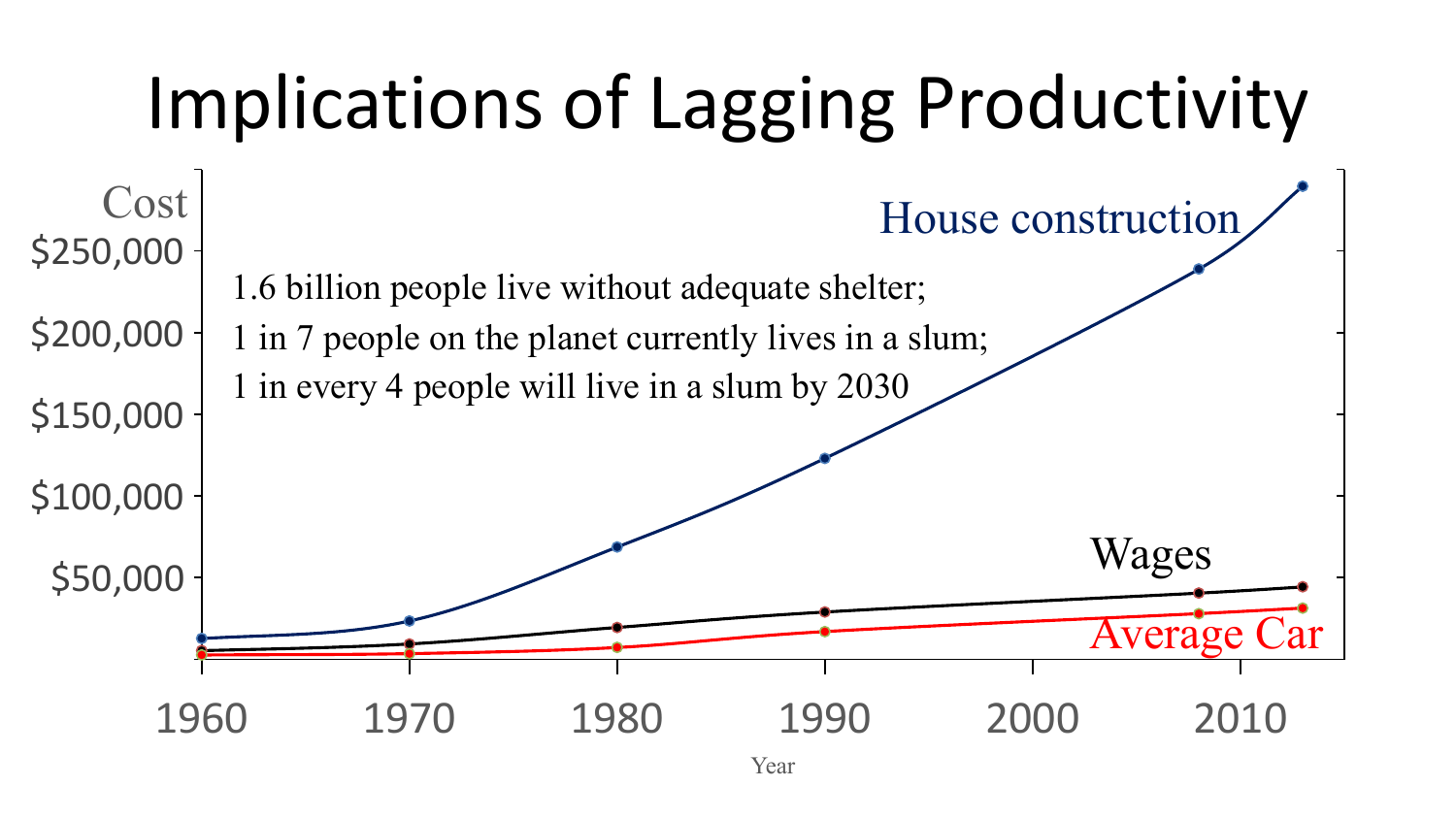## Lag in Digital and Automation

Automotive, aerospace, ship building and manufacturing industries:

- CAD modelling
- Additive manufacturing technologies
- Automatic assembly methods

Construction Sites lags behind in:

- Low labour efficiency
- High accident rates
- Quality control difficulties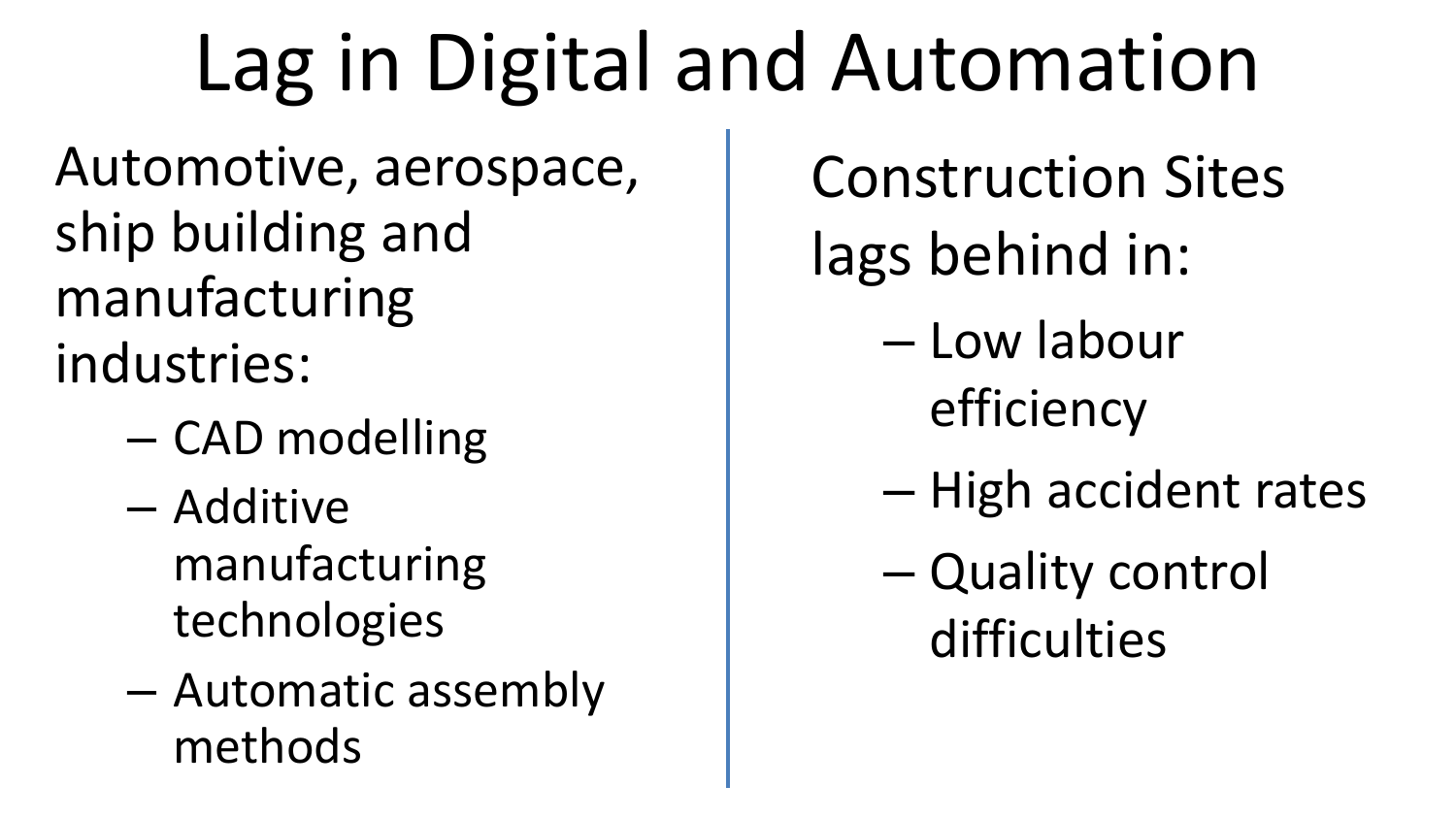## 3D Printing: Concrete

- No Formwork
	- Savings of 35 to 60% of the cost
	- Reduce wastage
- Free from rectilinear designs



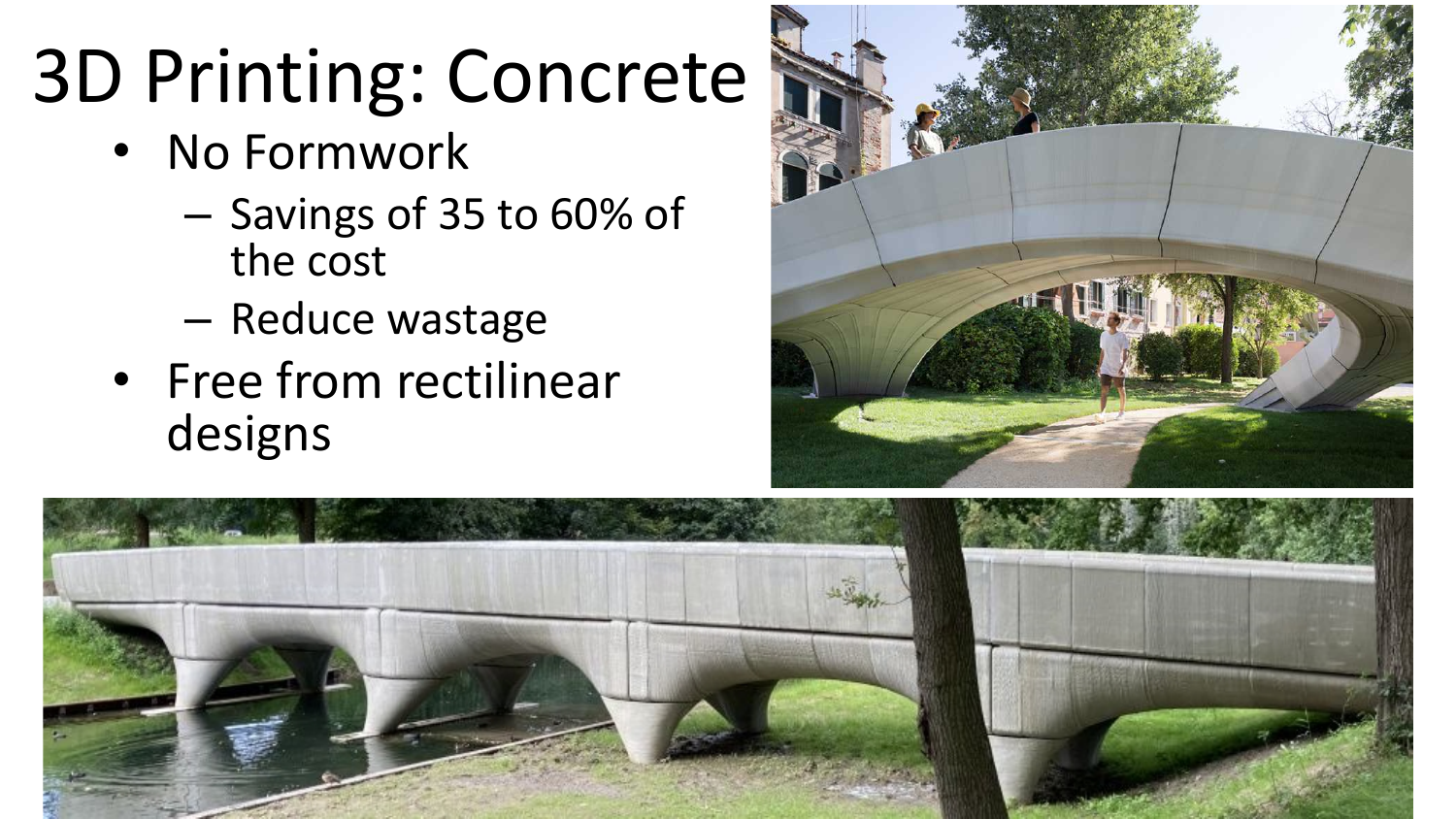## Material usage efficiencies vs Technology

Modular/Offsite constructions

- Imported from automotive and other manufacturing
- tight inventory control
- Factory-controlled environment
- Many projects in parallel so re-inventory of materials



**Off-Site Construction** 



**On-Site Construction Waste**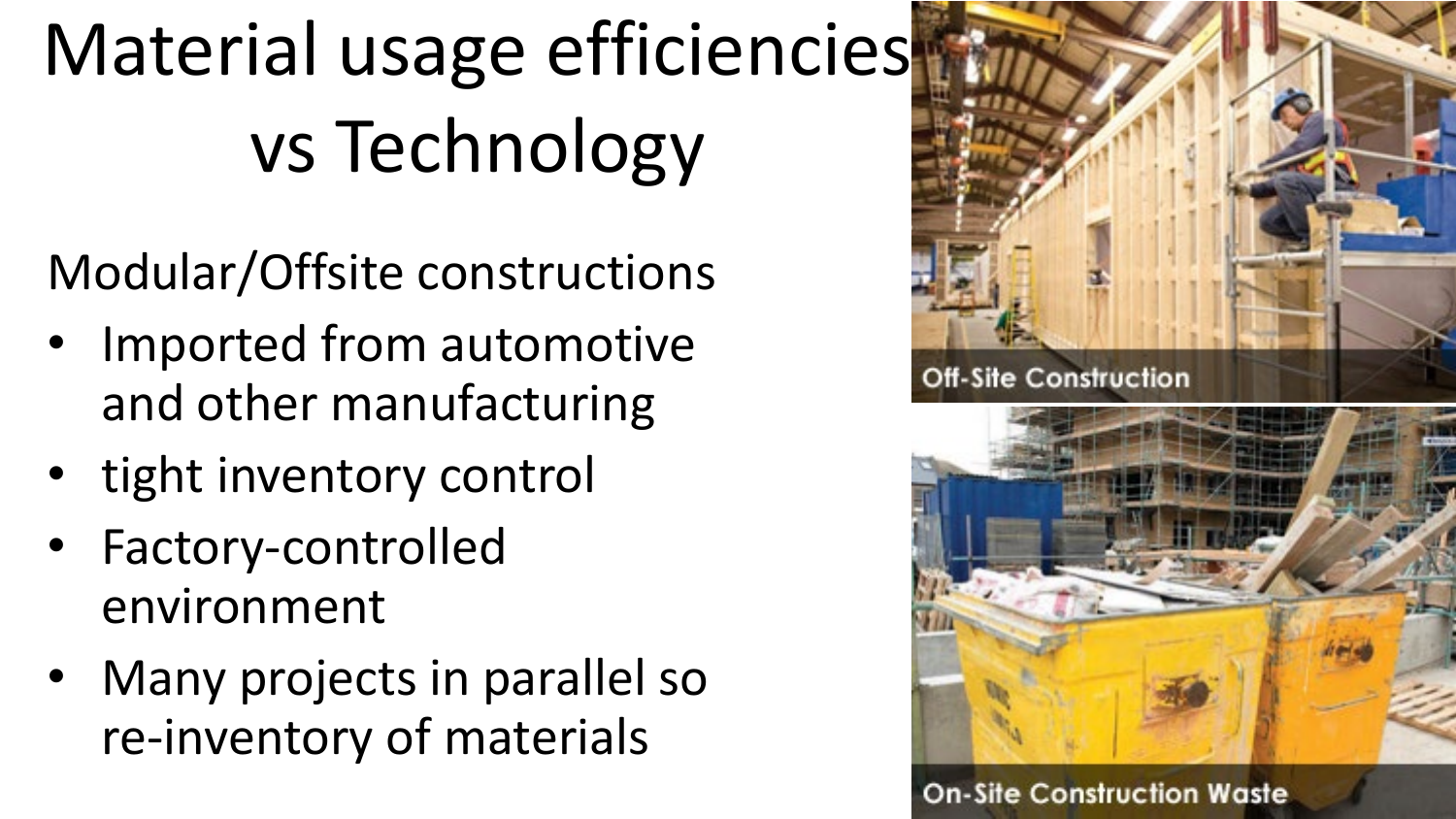## Depletion of Resources and Materials by Construction

- Consumption of 60% of the raw materials
- 35% carbon emissions
- 30% of the global waste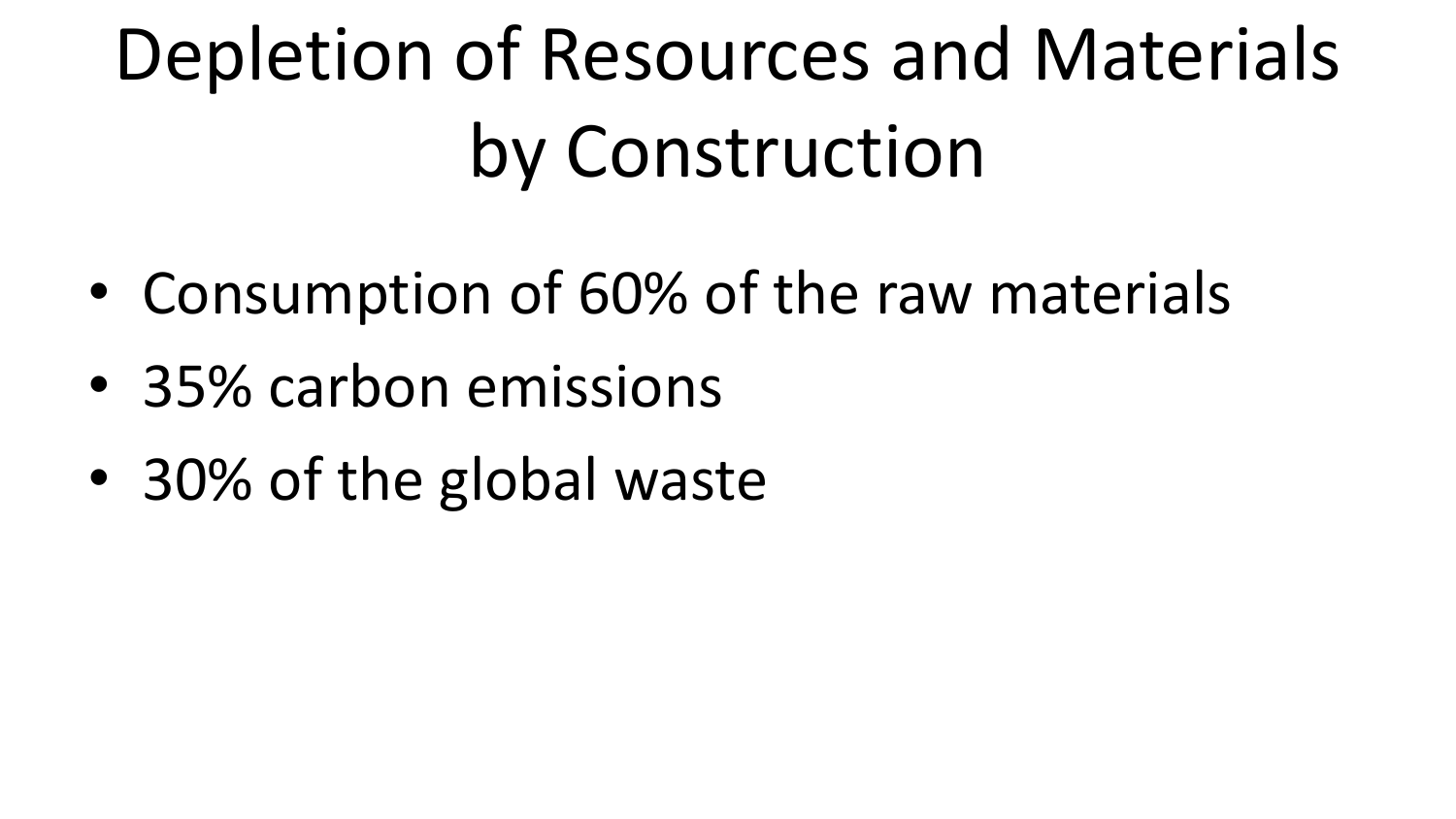## Strategies to Minimise Waste

- 1. Extending the Life of existing Infrastructure
- 2. Waste Reductions in new Constructions
- 3. Use of Recycled Materials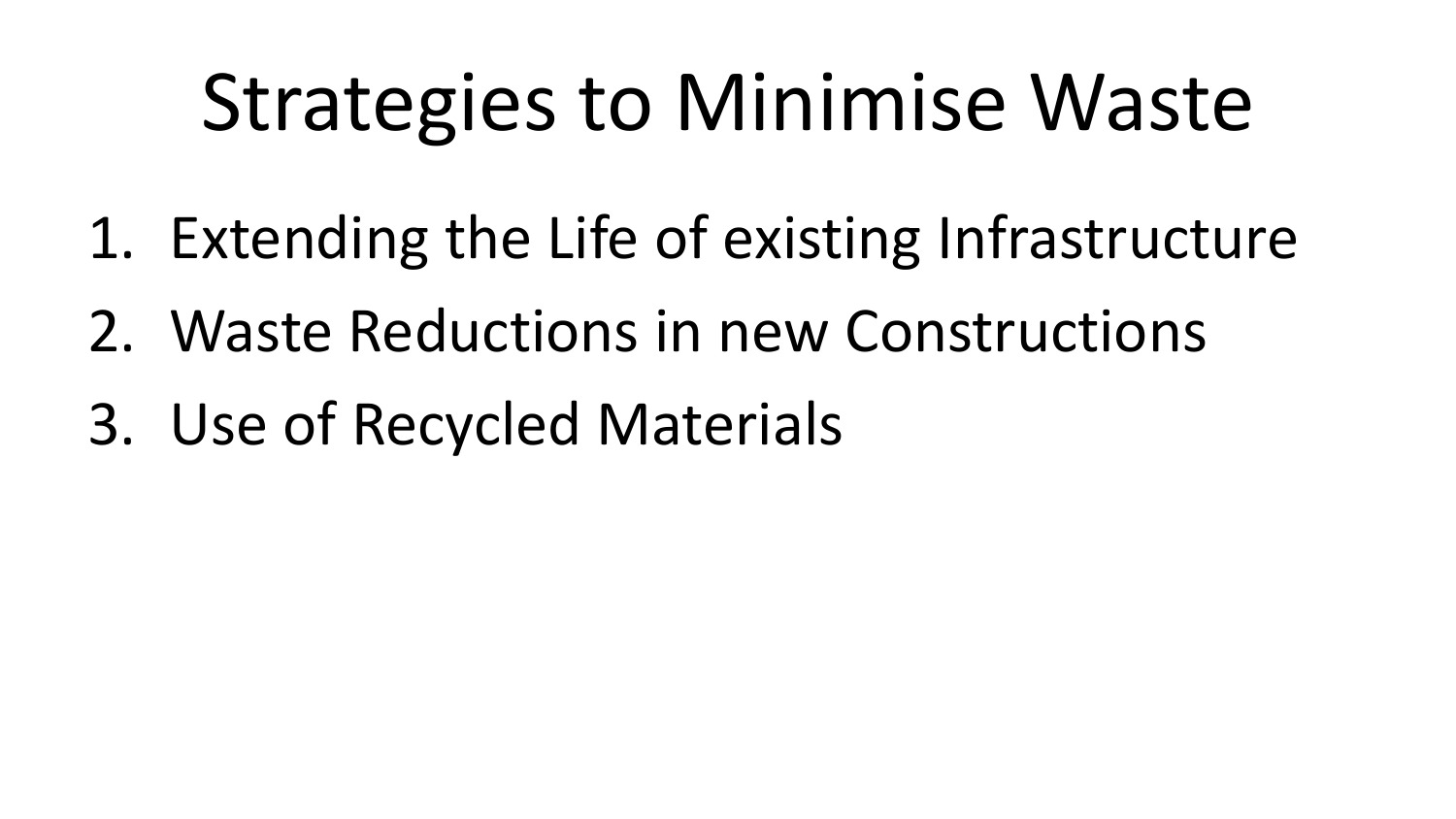### Extending the Life of existing Infrastructure

- Improved knowledge about the infrastructure performance and life time prediction
- Extending the life of infrastructure with strategic maintenance and reduce the need for new construction.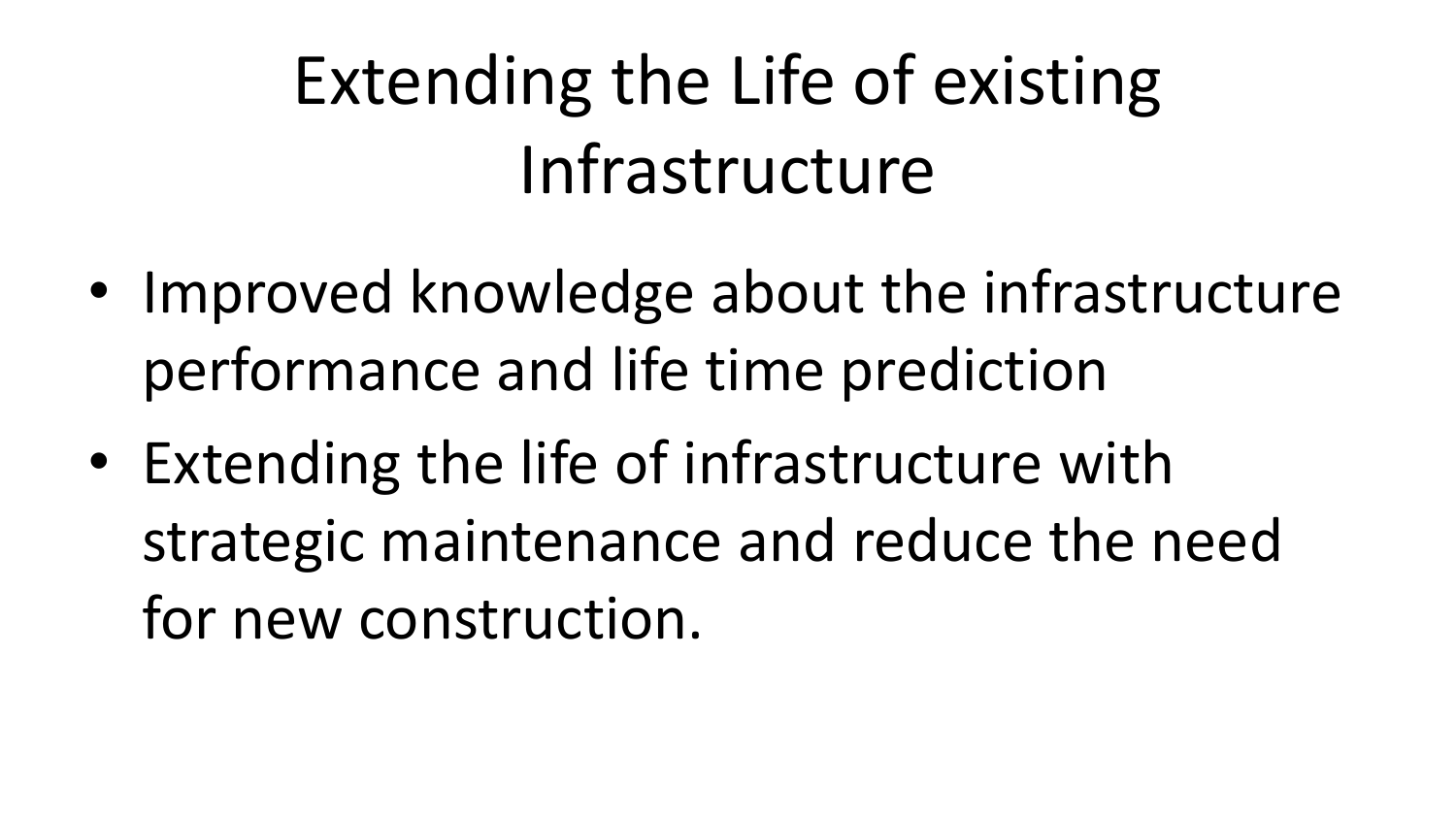## Extending the Life of existing Infrastructure



Artificial Intelligence and Machine Learning



sensor, UAV (drones), VR technologies





Knowledge on Deterioration Mechanisms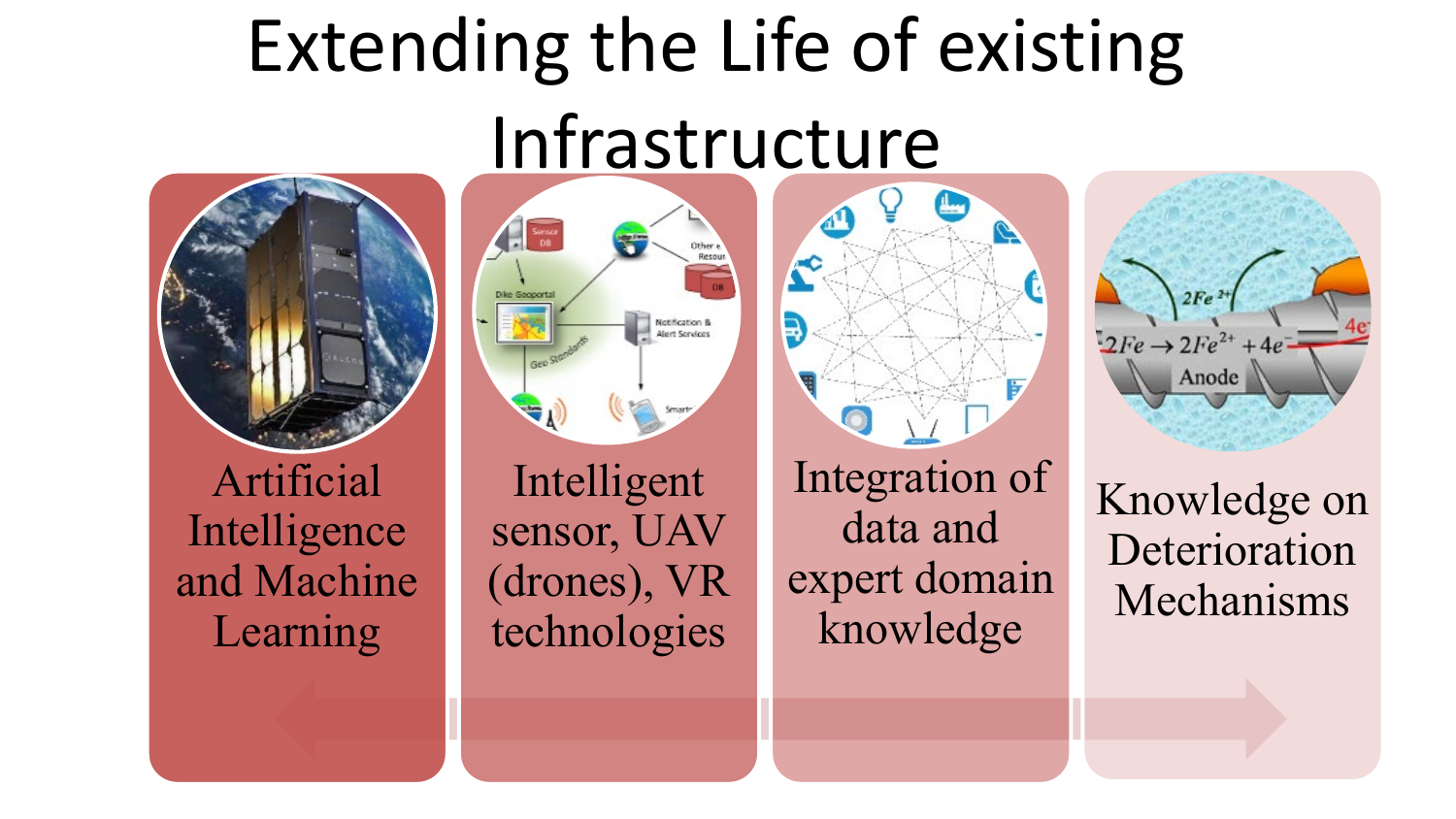## Waste Reductions in new Constructions



Modular & Off-site construction

![](_page_14_Picture_3.jpeg)

Digital Automation (3D concrete printing)

Reduce consumption by efficient design & processes

![](_page_14_Picture_6.jpeg)

Use Low carbon, low embodied energy materials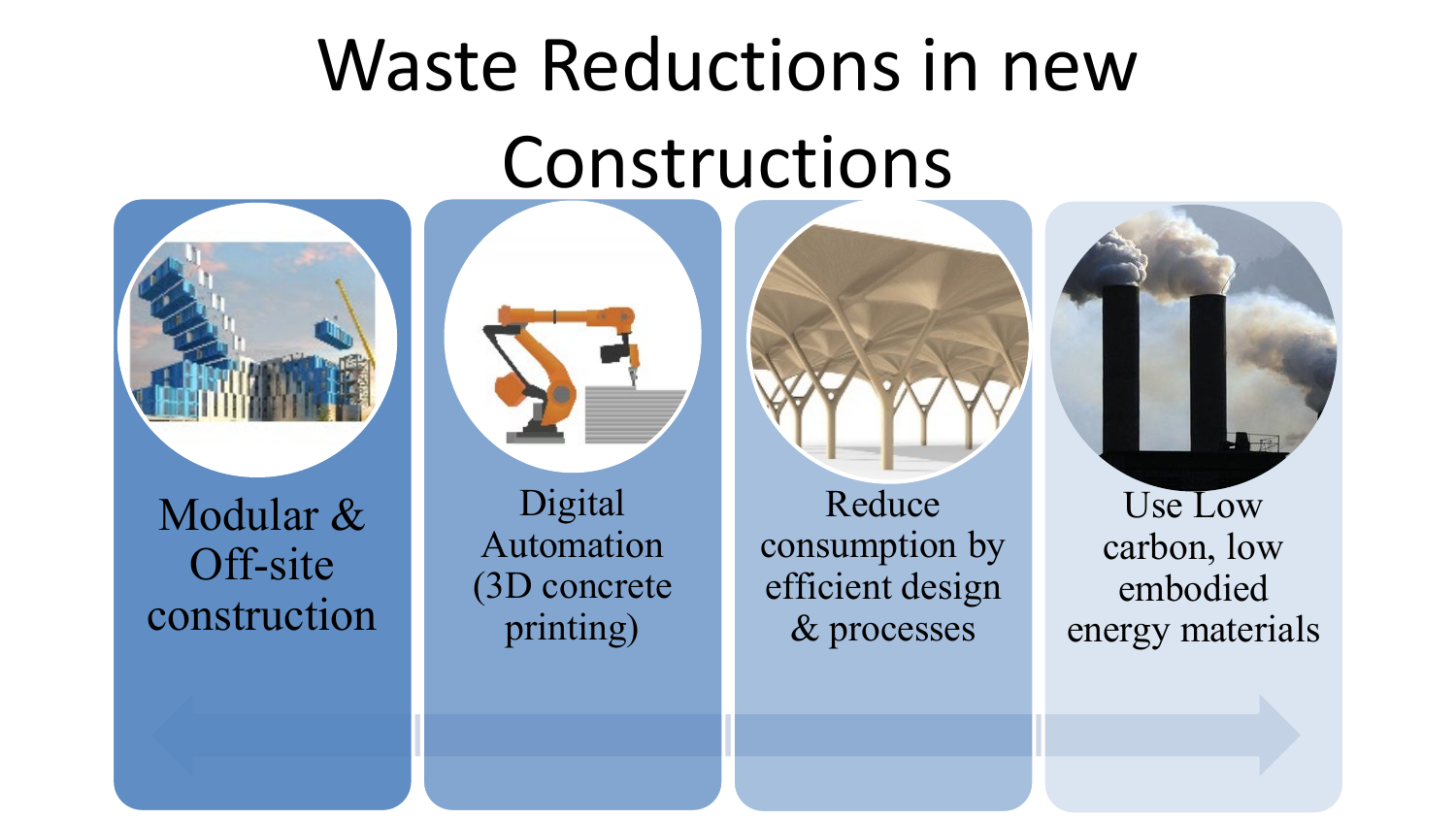### Recycling Technologies in Construction

![](_page_15_Picture_1.jpeg)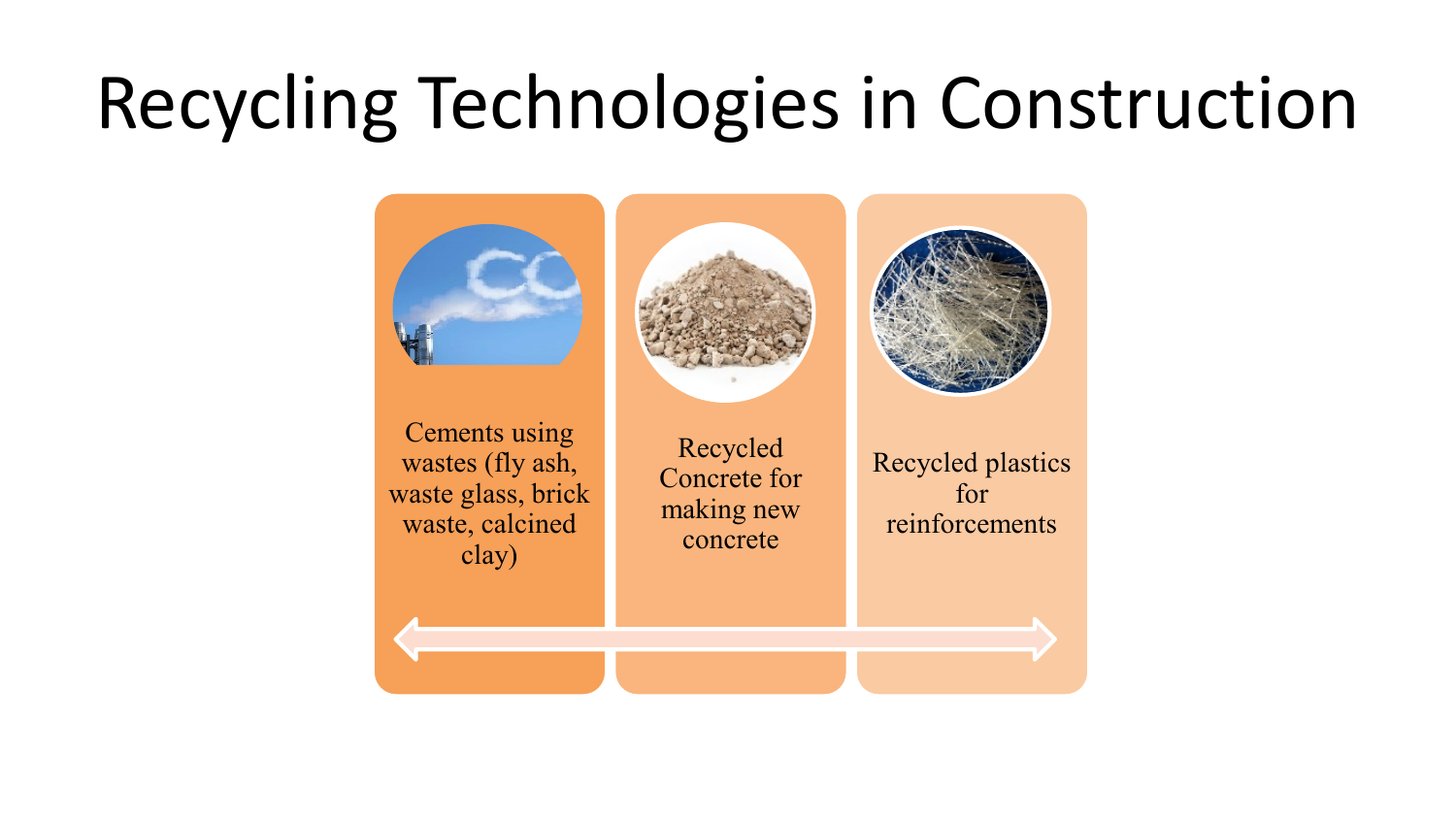#### Construction Materials – Carbon Intensive

![](_page_16_Picture_1.jpeg)

![](_page_16_Picture_2.jpeg)

#### Timber Manufacture & Loss of Forest

![](_page_16_Picture_4.jpeg)

![](_page_16_Picture_6.jpeg)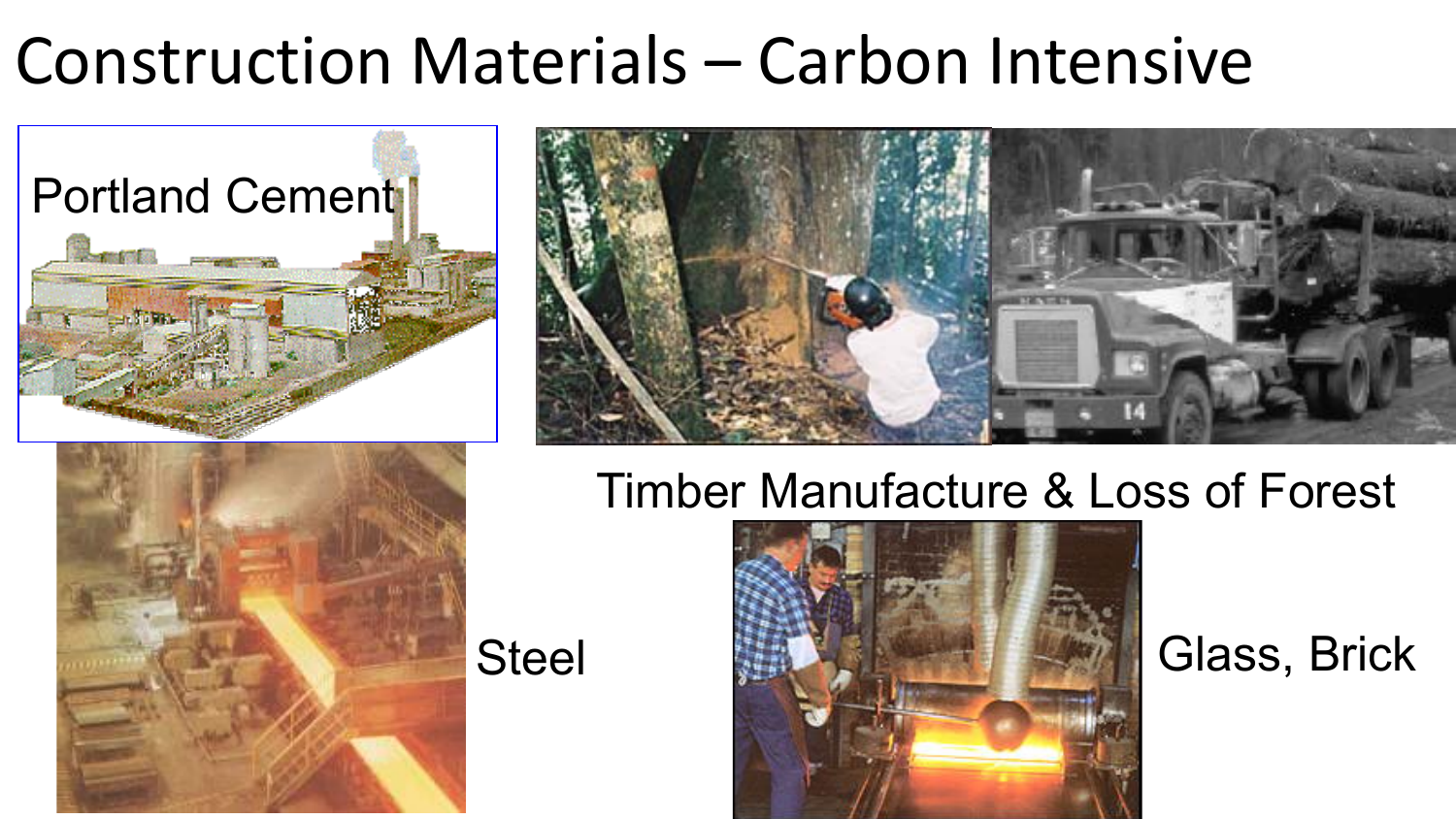#### Alternatives to Portland Cement Concrete

- Geopolymer/alkali activation or Blended Cement
	- Fly ash
	- Slag

– . . .

- Calcined clay
- Rice Husk Ash